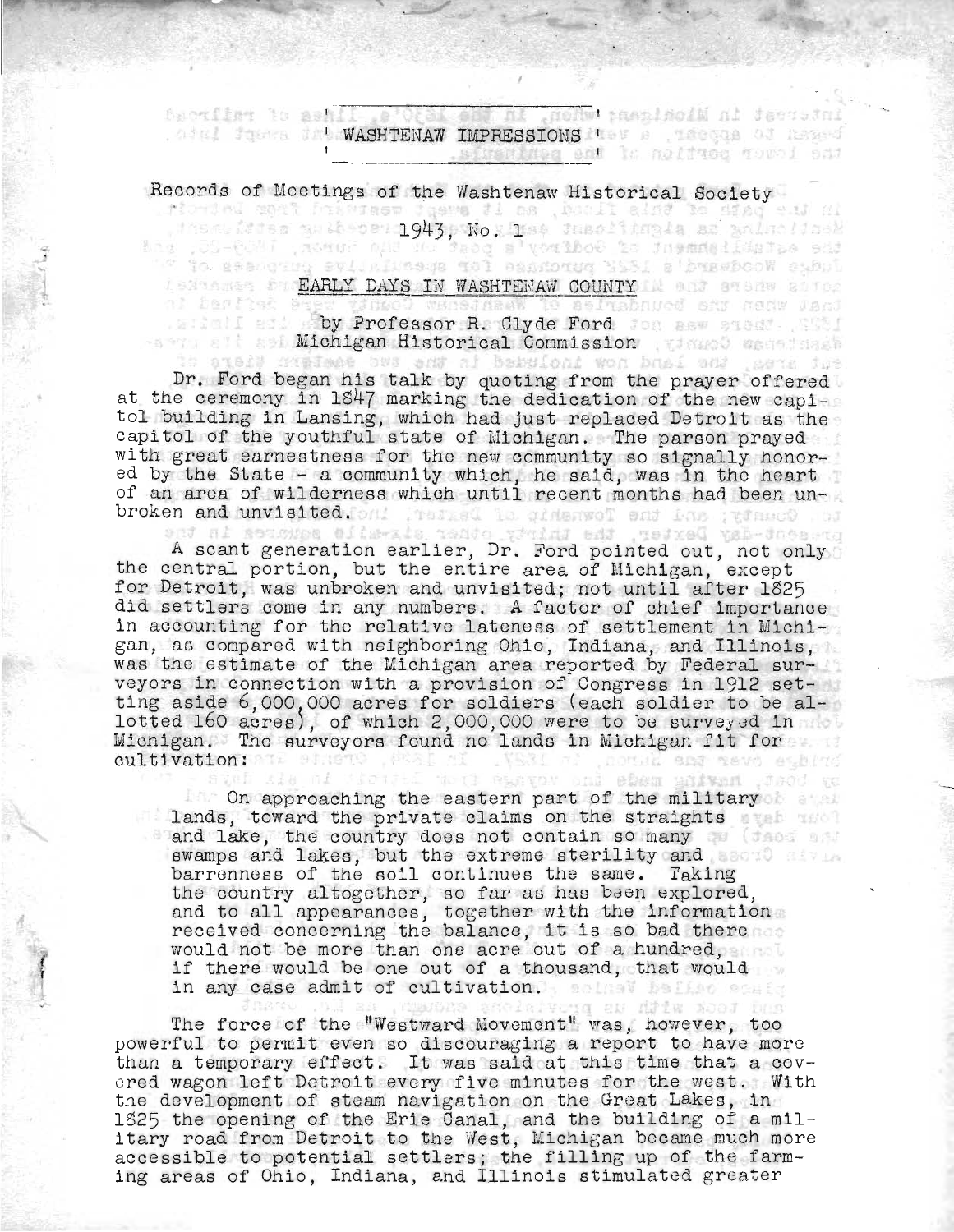interest 1n Michigan; when, in the 1830's, 11nes of railroad began to appear, a veritable flood of settlement swept into the lower portion of the peninsula.

Dr. Ford pointed out that the Washtenaw area was directly in the path of this flood, as it swept westward from Detroit. Mentioning as significant early events preceding settlement, the establishment of Godfroy's post on the Huron, 1809-20, and Judge Woodward's 1822 purchase for speculative purposes of 80 acres where the Michigan Union now stands, Dr. Ford remarked that when the boundaries of Washtenaw County were defined in 1822, there was not a white person living within its limits. Washtenaw County, which originally included, besides its present area, the land now included in the two eastern tiers of Jackson County, the two southern tiers of Livingston County, and the four southeastern townships of Ingham County (the equivalent of 42 six-mile-square townships, in all) was organized in 1826 with three townships: the Township of Ypsilanti, including present Augusta; Ypsilanti, Superior, and Salem; the Township of Ann Arbor, inoluding York, Pittsfield, Ann Arbor, Northfield, and Green Oak and Brighton of present-day Livingston County; and the Township of Dexter, including besides and the present-day Dexter, the thirty other six-mile squares in the ton County; and the Township of Dexter, including besides County. *ijanggan ja*gog a

The chief routes into this large area were the Huron River, the military road, the Pottawattom1e Trail, the railroad (which reached Dexter in 1841) and the Territorial Road. Woodruff's Grove, established by Major Benjamin Woodruff in 1823, was the first settlement in the County, with Woodruff the first justice, the first sheriff, the first postmaster of which the County could boast. Here in 1825 the first grist mill was set up. John Bryan and his family arrived October 23, 1523, having traveled four days by ox-team from Detroit. He built the first bridge over the Huron, in 1827. In 1824, Orente Grant arrived by boat, having made the voyage from Detroit in six days - two days down the Detroit River to the mouth of the Huron, and four days (counting Sunday, on which the men rested from poling the boat) up the Huron. Dr. Ford quoted the statement of Mrs. Alvin Cross, who as a child had been a member of this party;

Early in the following spring of 1824, Mr. Grant made preparations to return with his family, which consisted of Mrs. Grant, a young girl named Jane Johnson, and myself. Mr. Tuttle's wife and child were also of our company, We shipped at a small place called Venice rOhio,, in the vessel Costello, and took with us provisions enough, as Mr. Grant supposed, to last until crops could be raised. There were four bushels of flour, one barrel of mual, in the one of shelled corn, one of honey, 2 barrels of po- $\blacksquare$  tatoes, one barrel of wheat, one cask of pork, one  $\blacksquare$ barrel of oats, and a large box of beans and garden seeds. We also had a half barrel in which were carefully packed, in moist earth and moss, small appletrees, currant bushes, rose bushes, lilac, snowball,  $\sim$ 

2.

--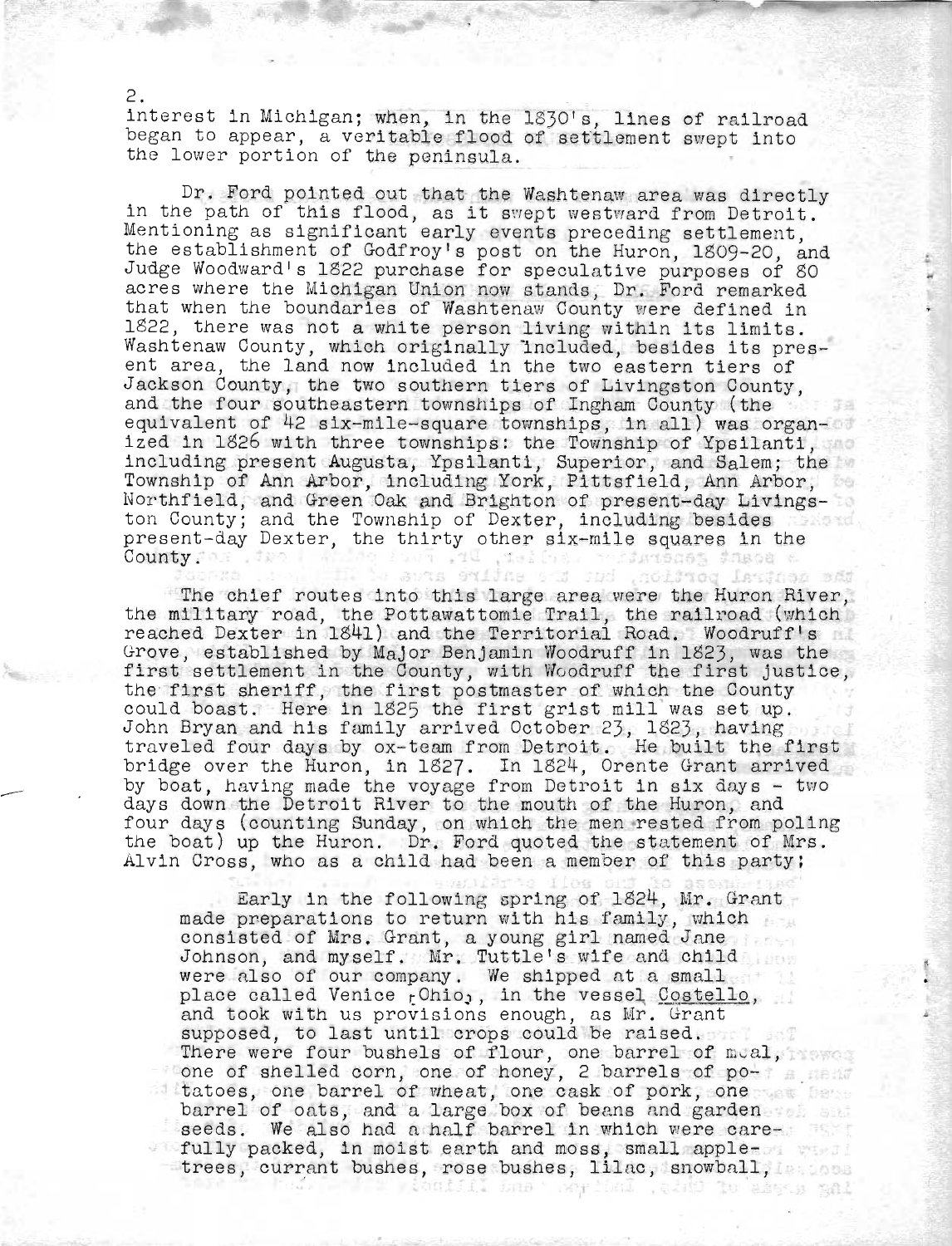and other shrubs. There was also a large box of carpenter's tools and such bedding. and furniture as was considered most necessary. The service and the service of the service of the service of the service of the service of the service of the service of the service of the service of the service of the service of the servic

We were three days in reaching Detroit; there we have we were obliged to wait three days for the boat to come up from the Grove after us. We were six days in reaching the Grove, stopping the first night at signed see Willard's Tavern. The second day we reached the second will be a second with the second statement. mouth of the Huron, and stopped at a French house. The third night we were kindly entertained at the strade and house of a half-breed, named Parks. The next day we reached King's settlement; this was Saturday, whis master and here we spent the Sabbath, the men who poled the state of the boat being glad to rest.

Monday night we camped in the woods; and Tuesday about noon reached our destination, on the part here we flats, about half a mile down the river from the Grove, where Mr. Tuttle had prepared a home for his family. When we were ready to land, the men began to exchange smiling glances, and Mrs. Tuttle and Mrs. Grant, realizing all at once that this will all at wilderness must now be to them home, began to cry. Jane and I <sub>r</sub>she was 18<sub>j</sub> were too young and lighthearted to sympathize with such feelings, and gaily started to see the house, but soon returned, not being able to find anything but a small building, which we supposed to be a sheep-pen. Our ignorance was quite excusable, for the low, rough log pen, without floor or windows, did not resemble a human habitation. It taxed our ingenuity to prepare dinner on a fire of blazing logs built at one end of the room. There was no fireplace and no chimney, a hole in the roof allowing the smoke to escape. Mrs. Woodruff came down before night to welcome the new arrivals, and I returned with her. That night I first heard the howling of wolves, and was unable the interest of the non-ling of worves, and was diable Mr. Woodruff's house and looked around, I felt homesick. I was an essen at ... basi to Joel a no on!

By the fourth of July, 1924, there were enough settlers on hand to warrant a community celebration of the national holiday.

The settlers pushed on. On February 12, 1924, Elisha Walker Rumsey bought 640 acres farther up the Huron, where he and John Allen, with 4g0 acres, became the pioneer settlers of Ann Arbor. Settlers arrived fast. James Noyer, who built the third house in Ann Arbor, took up land where the University now stands; in 1825 he sold 80 acres for \$300 to Henry Rumsey, a brother of Elisha Walker Rumsey. Sing the a fon ess last and

The latter had built the first house in Ann Arbor - at the southwest corner of Huron and First' Streets. John Allen's house was at the northwest corner of Huron and Main Streets.

Years later, Mrs. Harriet L. Noble, who had been one of the 1824 pioneer settlers in Ann Arbor, gave a vivid account of the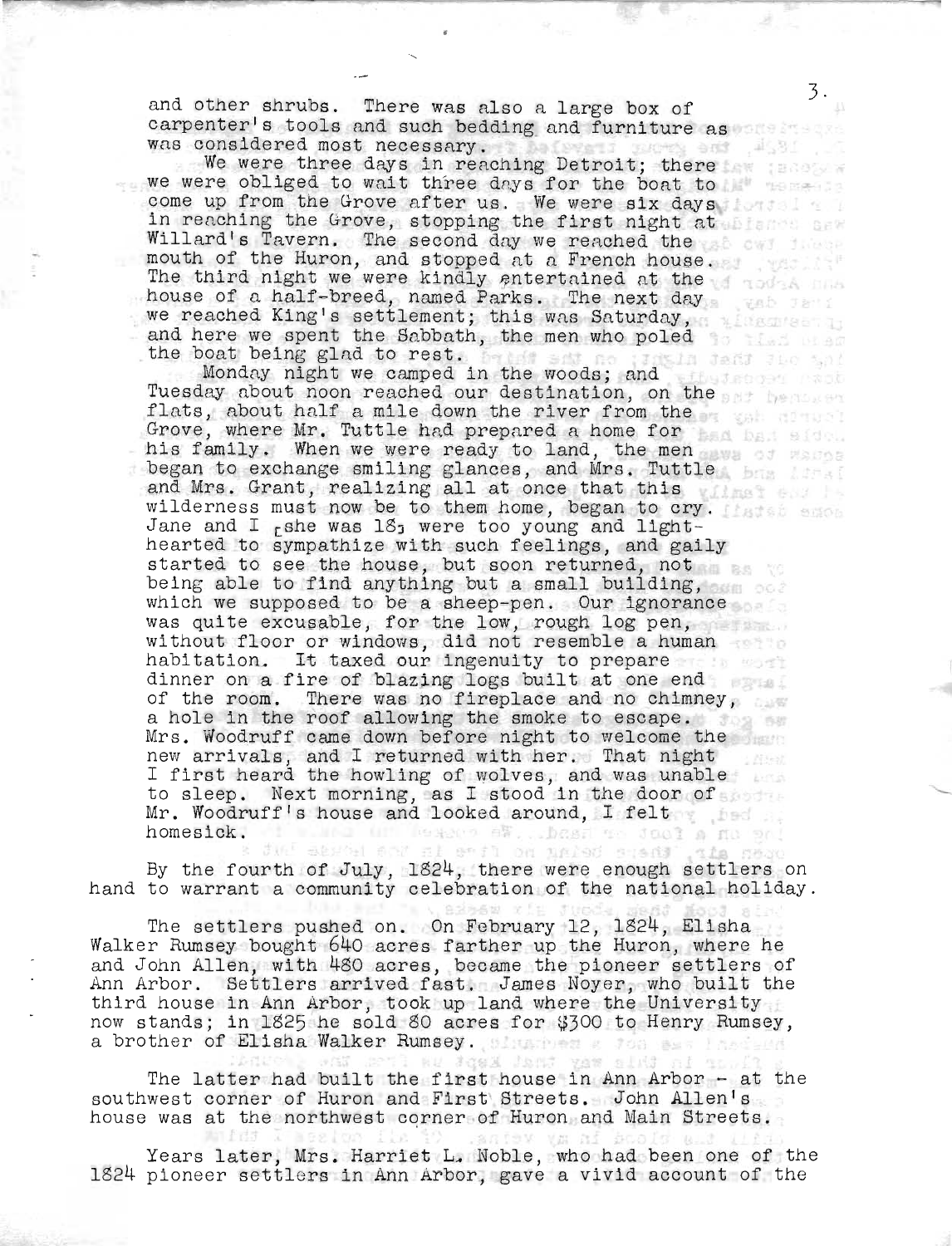experiences of her party. Starting for Michigan on September 20, 1824, the group traveled from Geneva, N.Y., to Buffalo in wagons; waited in Buffalo four days for a boat; because the steamer "Michigan" was under repairs, took passage in a schooner for Detroit; spent seven days on Lake Erie, during which there was considerable seasickness among the members of the party; spent two days in Detroit, which the narrator regarded as "filthy, the worst place I ever saw"; on October 31, started for Ann Arbor by wagon and yoke of oxen; made only ten miles the -<br>first day, spending the night sleeping on the floor of a tavern tpresumably near the present site of Dearborn); on the next day made half of the distance through the woods to Ypsilanti, camping out that night; on the third day, with the wagon bogging down repeatedly, and much impeded by fallen brush and timber, reached the plains about three miles from Ypsilanti; on the fourth day reached Ann Arbor. Passing through Ypsilanti, Mrs, Noble had had the experience of receiving an invitation from a squaw to swap babies. The only white habitations Between Ypsilanti and Ann Arbor were two log cabins. What a prospect greeted the family at their journey's end! Mrs. Noble described in some detail the reception the pioneers received: we have a set on the pioneers received:

There were some six or seven log huts occupied by as many inmates as could crowd into them. It was too much to think of asking strangers to give us a place to stay in even for one night under such circumstances. Mr. John Allen himself made us the offer of sharing with him the comforts of a shelter from storm if not from the cold. His house was large for a log one, but quite unfinished; there was a ground floor and a single loft above. When we got our things stored in this place we found the number sheltered to be 21 women and children, and 14 men. There were but two bedsteads in the house, and those who could not occupy these slept on featherbeds upon the floor. When the children were put in bed, you could not set a foot down without steping on a foot or hand... We cooked our meals in the state  $\mathbb{R}$ open air, there being no fire in the house but a small box stove...We lived in this way until our husbands got a log house raised and the roof on; this took them about six weeks, at the end of which time we went into it, without door, floor, chimney, or anything but logs and roof. There were no means of getting boards for a floor, as everything must be brought from Detroit, and we could not think of drawing lumber over such a road. The only alternative was to split slabs of oak with an axe. My interest when husband was not a mechanic, but he managed to make a floor in this way that kept us from the ground. I was most anxious for a door, as the wolves would come about in the evening, and sometimes stay allow night and keep up a serenade that would almost the server was a chill the blood in my veins. Of all noises I think the howling of wolves and the yelling of Indians the most fearful, - at least so it appeared to me

/

4.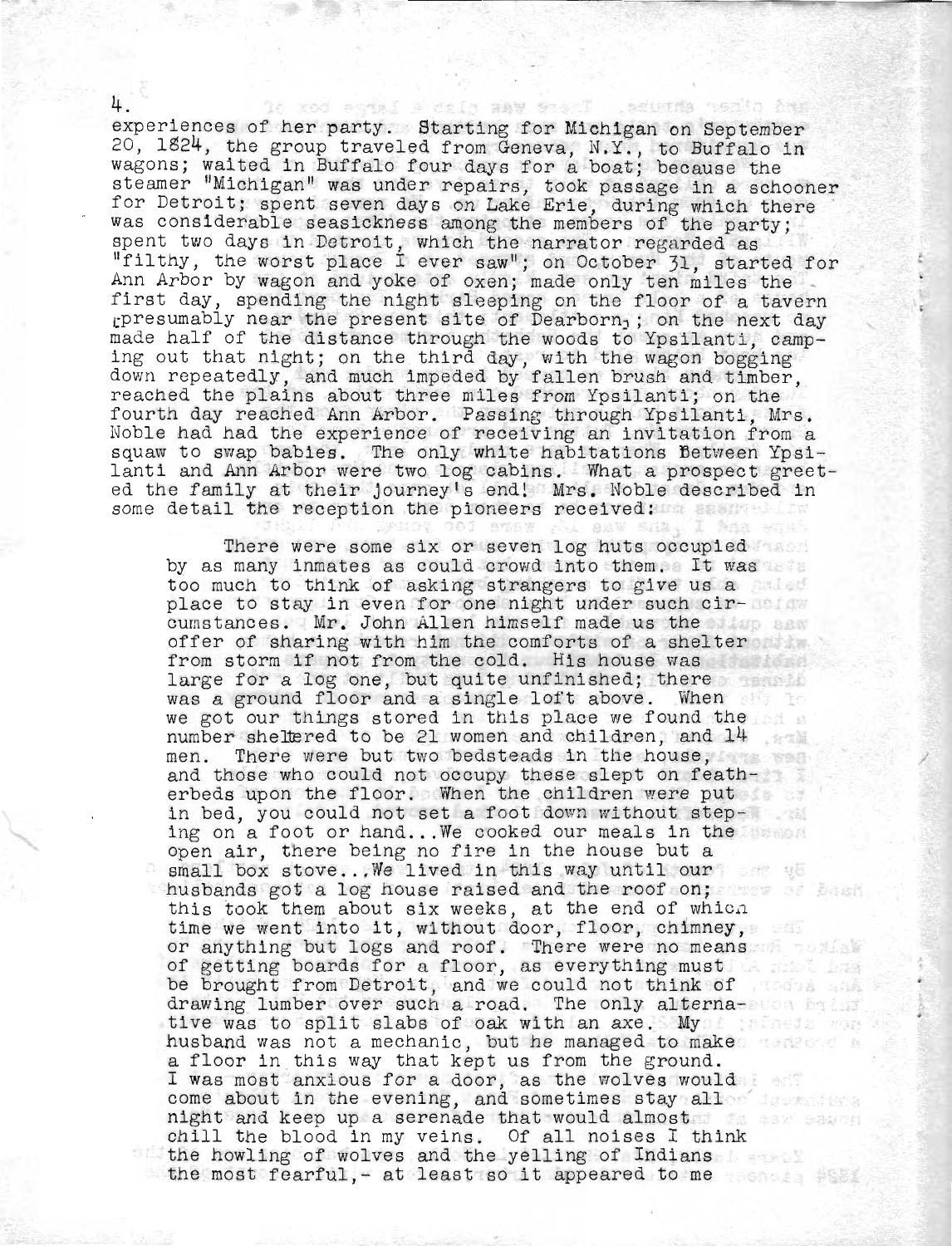there when I was not able to close the door against them...We had our house comfortable as such a rude building could be by the first of February.

5.

It was a mild winter; there was snow enough to cover the ground only four days, a fortunate circumstance for us. We enjoyed uninterrupted health, but in the spring the ague, with its accompaniments,<br>gave us a call, and by the middle of August there were but four out of 14 who could call themselves well. We then fancied we were too near the river for health. We sold out and bought again 10 miles west of Ann Arbor, a place which suited us better, and just a year from the day we came to Ann Arbor moved out of it to Dexter. . L. . . . . . . . 501 Let

The year 1824 witnessed 23 different purchases of land in Ann Arbor. By 1825 Ann Arbor had its first doctor, while the family of Bethuel Farrand, arriving the same year, was counted the fifteenth in the settlement. Webster. . . . . . . . . . . . . 370 X

Laternal CO108

Ann Arbor soon became a focus for settlement westward and to the north, especially after the opening of the Territorial Road to Jackson in 1829-30. During four months in 1838, 4500 passengers bound for the interior of the state, left Detroit by railroad for Ypsilanti. The railroad reached Ann Arbor in 1839, Dexter in 1841, Marshall in 1843, and Kalamazoo in 1846. Once its western terminus was beyond Ann Arbor, the importance of Ann Arbor as a focus of pioneer travel diminished somewhat, but until the county area was completely filled, the county seat naturally saw much of the new pioneers in the area.

Dr. Ford next gave brief accounts of the settlement of other communities in the County, and continued with some important<br>statistics with regard to the extent of settlement in 1837 and 1840, as given below:

|    |                          |   | Population of Detroit in $1819$ 1,450 |
|----|--------------------------|---|---------------------------------------|
|    |                          |   | the Territory in $1819$ $8,806$       |
|    | Washtenaw County in 1823 |   |                                       |
|    |                          |   | 1830 4.042                            |
| и  |                          |   | 183414,920                            |
| 11 | n                        | Ħ | 183721,817                            |
| u  |                          |   | 184023,571                            |
| Ħ  | Detroit. .               |   | 18409.000                             |
| Ħ  | Ann Arbor.               |   | 18403,600                             |
| п  | Ypsilanti.               |   | 18402,400                             |
| и  | Michigan.                |   | 1840212,000                           |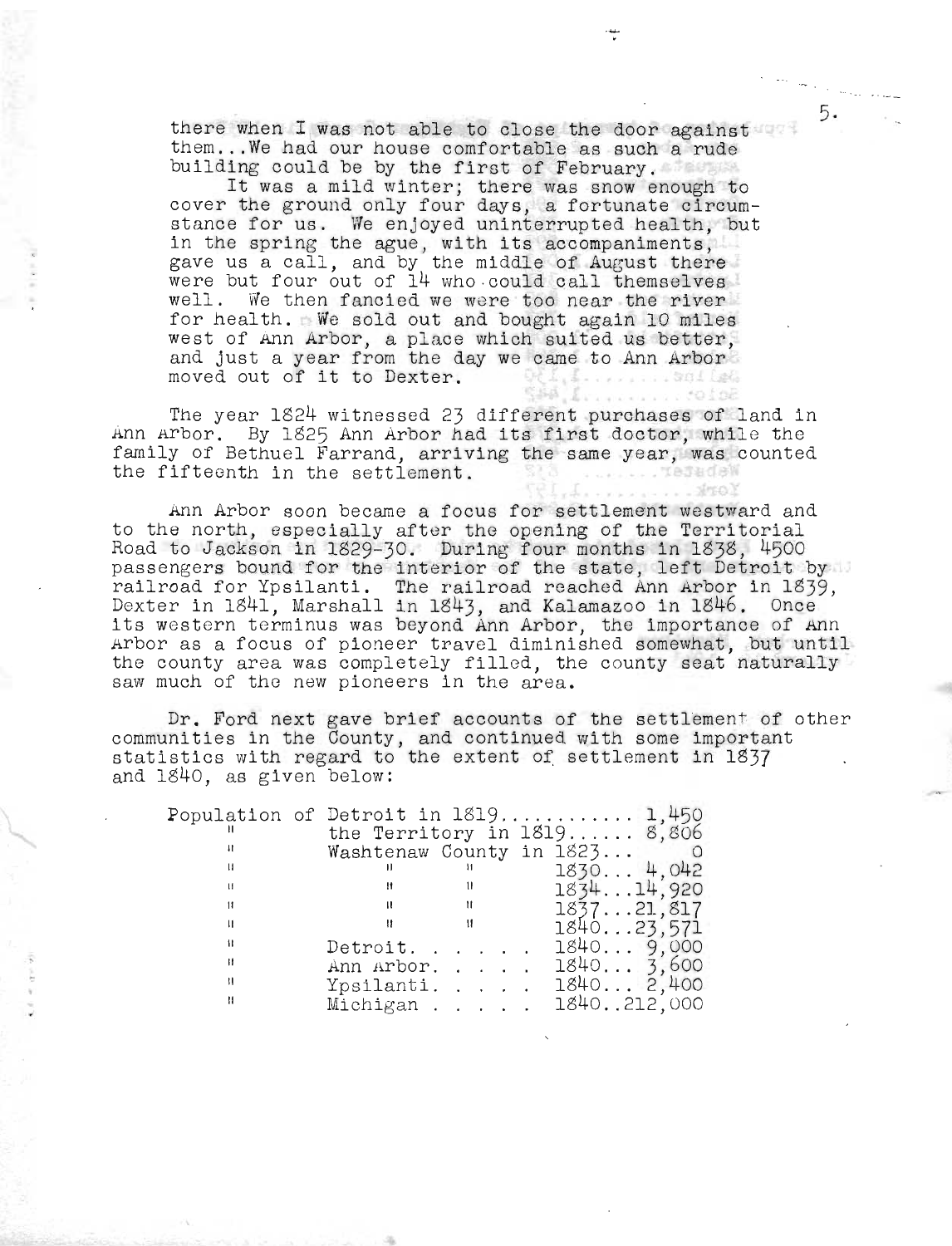$6.7<sub>26</sub>$ 

|                                           | Population of townships of Washtenaw County in 1837:<br>Ann Arbor2,994 records common the band of the state |
|-------------------------------------------|-------------------------------------------------------------------------------------------------------------|
|                                           | Augusta.  559 ferit auf all blump galliled                                                                  |
|                                           | Bridgewater 923 and product bill a set of                                                                   |
|                                           | Dexter  596 evan anch wim haven sti quest                                                                   |
|                                           | Freedom.  795 fau bevolge si at the best best                                                               |
|                                           | Lima.   895 : sete jours and yalage one at                                                                  |
|                                           |                                                                                                             |
|                                           | Lodi1,063 are only of the . The a arrent<br>Lyndonerad: Mas361 was same #1 to tell well see state           |
|                                           |                                                                                                             |
|                                           | Manchester 805 From or beloved mult the signal                                                              |
|                                           | Northfield 793 ad has two close of stiles and                                                               |
|                                           | Pittsfield. 1,208 of as the state and the Teste                                                             |
|                                           | Salem. $p_{11}, p_{22}, p_{31}, 1, 354$ of value of moving a dend that $p_{12}$<br>where or of to gen Deven |
| $Saline$ $1,130$                          |                                                                                                             |
| $Scio: \ldots \ldots \ldots \ldots 1,442$ |                                                                                                             |
|                                           | hi bha Sharone. Irrin, 1782 i 15 (S bossantis 2551 1891, 641                                                |
| $\text{Superior1,}378$                    | i ben zodus nus 1981 yil , vodus nus                                                                        |
| $\log$ sylvan 480<br>Webster $832$        | Waivirus , Assengă Joustad 1: (Last                                                                         |
|                                           | . has not have and the month and                                                                            |
| $Y$ ork1, 197                             |                                                                                                             |
|                                           | A a Sem <b>Ypsilanti2,280</b> 3 antoi a massad moon 500% mass                                               |
|                                           | Dr. Ford closed his remarks with an effective tribute to                                                    |
|                                           | the courage and fortitude of the Washtenaw pioneers.                                                        |
|                                           |                                                                                                             |
|                                           | WEST AL TESTA IN POLOR TO MOSILET STRE . MARIAGE TO I TEST                                                  |
|                                           | Bowter in 1842, Benedict in 1845, and Keismains in 1848, 1989                                               |
|                                           | s - eitegai on , tour ann bhosad me aunistis stofeow all                                                    |
|                                           | Ann Arbor, Michigan Redsinicit I way deeneig to depot a st resta                                            |

January 19, 1943 these end position visitofemed are some vinese end

filtere Elfreq **DE ARCHITECTS** and who the first the first present at the earthmanner and taking as twent the

| E9<br>× | VS.  |              | the Territory in 167 miles<br>al tranc warefilms | aguighan of tions in 10.1915. Ing |
|---------|------|--------------|--------------------------------------------------|-----------------------------------|
|         |      | 36<br>$\sim$ |                                                  |                                   |
|         |      |              |                                                  |                                   |
|         | 7835 |              | .J.L. Pidels<br>Modia Wa<br>al Jaqil             |                                   |